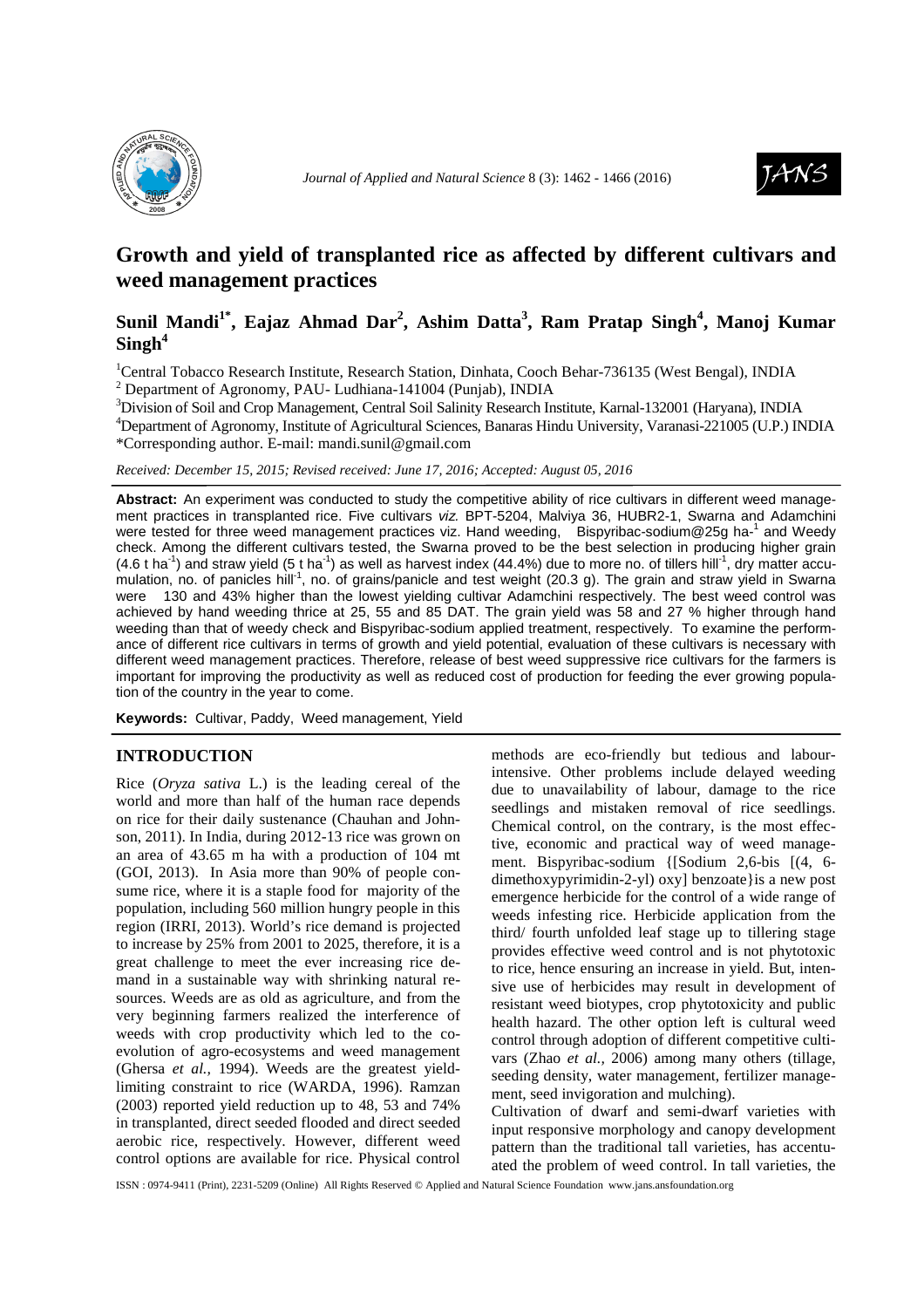canopy closure takes place faster than in dwarf varieties because of their long and droopy leaves and quick initial vigor, thus smothering the weed growth much effectively than the dwarf varieties. Inadequate land preparation and increased fertilizer use for dwarf varieties has further added to this misery. Resistance to herbicide and the lack of viable control options have led to an interest in increasing the role of crop competition as a weed management tool in transplanted rice. Weed suppressive rice cultivars have therefore been suggested an effective tool to improve weed control and reduce the reliance of growers on herbicides (Mahajan *et al*., 2013; Benaragama *et al.*, 2014; Chaudhari *et al.*, 2014). Therefore, an attempt has been made to study the competitive ability of rice cultivars under different weed management practices under transplanted conditions.

#### **MATERIALS AND METHODS**

Field studies were conducted during the *kharif* season of 2009 at the Agricultural Research farm, Institute of Agricultural Sciences, Banaras Hindu University, Varanasi, U.P. situated in the south-eastern part of Varanasi city at an altitude of 128.9 meters above mean sea level,  $25^0$  18' N latitude and  $80^0$ 36' E longitude. The study area falls under subtropical climate. The normal period of occurrence of monsoon is third week of June and remains effective up to September. The mean annual rainfall of the region is about 1100 mm. The temperature begins to rise from the middle of February and reaches to its maximum by May or the middle of June, whereas December is the coldest period of the year. The weather conditions during the growing season are shown in Table 1. The total rain fall received during the crop season in 2009 was 461.1 mm, the maximum rain fall (106.0 mm) was recorded in the first week of September. The maximum  $(35<sup>°</sup>C)$  and the minimum (11.6°C) temperature were recorded in first week of August and third week of November, respectively. The maximum relative humidity range was from 87 to 70% and minimum from 81 to 30%, whereas the average sunshine recorded during the crop season was 6.32 hrs. The soil of the experimental field belongs to typical Indo-Gangetic alluvium (Entisols) with a sandy clay loam texture. Chemical analysis of the soil (top 15 cm) showed a neutral pH  $(7.5)$ , 0.40% organic carbon, 237 kg ha<sup>-1</sup> permanganate extractable nitrogen, 16.9 kg ha<sup>-1</sup> Olsen's  $(0.5 M NaHCO<sub>3</sub>$  extractable) phosphorus and  $140 \text{ kg}$  ha<sup>-1</sup> exchangeable potassium.

The experiment was laid out in to split plot design with five rice cultivars viz. BPT-5204, Malaviya 36, HUBR2-1, Swarna and Adamchini as main plot treatments and three methods of weed control *viz.* Control (weedy), Bispyribac Sodium  $(25g \text{ ha}^{-1})$  and weed free as sub plot treatments. The seedlings (25 days old) were transplanted at 2-3 seedlings per hill at a spacing of 20 cm x 15 cm. Half dose of N  $(60 \text{ kg ha}^{-1})$  along

with 60 kg  $P_2O_5$  ha<sup>-1</sup> and 60 kg K<sub>2</sub>O ha<sup>-1</sup> was applied as basal dose, whereas the remaining dose of Nitrogen  $(60 \text{ kg } \text{ha}^{-1})$  was top dressed in two equal splits at tillering and panicle initiation stage. The herbicide was applied as post-emergence at 25 days after transplanting (DAT), with hand sprayer after preparing the stock solution of desired concentration per plot by using 800 liters of water  $ha^{-1}$ . The hand weeding was done thrice (20, 40 and 60 DAT) in weed free plots. Five plants were tagged randomly from each plot for recording of growth and yield attributes. Statistical analysis of the recorded data was done using the standard procedures of analysis of variance in split plot design with the help of statistical software IRRISTAT (IRRI, 1999) and statistical mean differences were found by Fisher's protected least significant difference test at  $P < 0.05$ .

### **RESULTS AND DISCUSSION**

**Plant height:** The plant height (92.3 cm) of cultivar Malviya 36 at 60 DAT was significantly higher than BPT-5204 and Swarna, but at par with other cultivars. However, at 90 DAT and at harvest, cultivar Adamchini produced significantly  $(P=0.05)$  taller plants than other cultivars except Malviya 36 (Table 1). At harvest, plant height of 100.3 cm in Adamchini was 18.5% higher than that of the Swarna, which produced the shortest plants. Among the weed management practices, hand weeding resulted in significantly (P=0.05) higher plant height at all stages of crop growth than Bispyribac–Sodium due to better control of weeds. The plant height in hand weeded treatment was 11.7, 18.9 and 18.4% higher than weedy check and 5.7, 5.7 and 12.6% higher than Bispyribac– Sodium applied treatment at 60, 90 DAT and at harvest, respectively. On the other side, plant height in Bispyribac–Sodium applied treatment was 5.7, 12.5 and 5.1% higher than weedy check plots at 60, 90 DAT and at harvest, respectively due to severe cropweed competition under weedy check. Mennan *et al*., (2012) recorded weed *E. Crus-Galli* interference reduced height whereas weed free field recorded highest yield. So, plant height were critical trait related to competitiveness with weeds.

**Number of tillers/ hill:** From the data on number of tillers/ hill (Table 1), it can be revealed that the tiller production ability varies with cultivar as well as the growth stage. The tiller production increases upto a certain stage and starts declining towards the reproductive stages of the crop. Similar trend has been found in our findings also where the number of tillers/ hill increased up to 90 DAT and then declined towards maturity. Regarding cultivar differences, number of tillers/ hill was significantly  $(P=0.05)$  higher in the cultivar Swarna than other cultivars at all the stages of crop growth. The cultivar BPT-5204 and Malviya 36 were found to be statistically at par; however the cultivar HUBR2-1 produced lowest number of tillers (Table 1).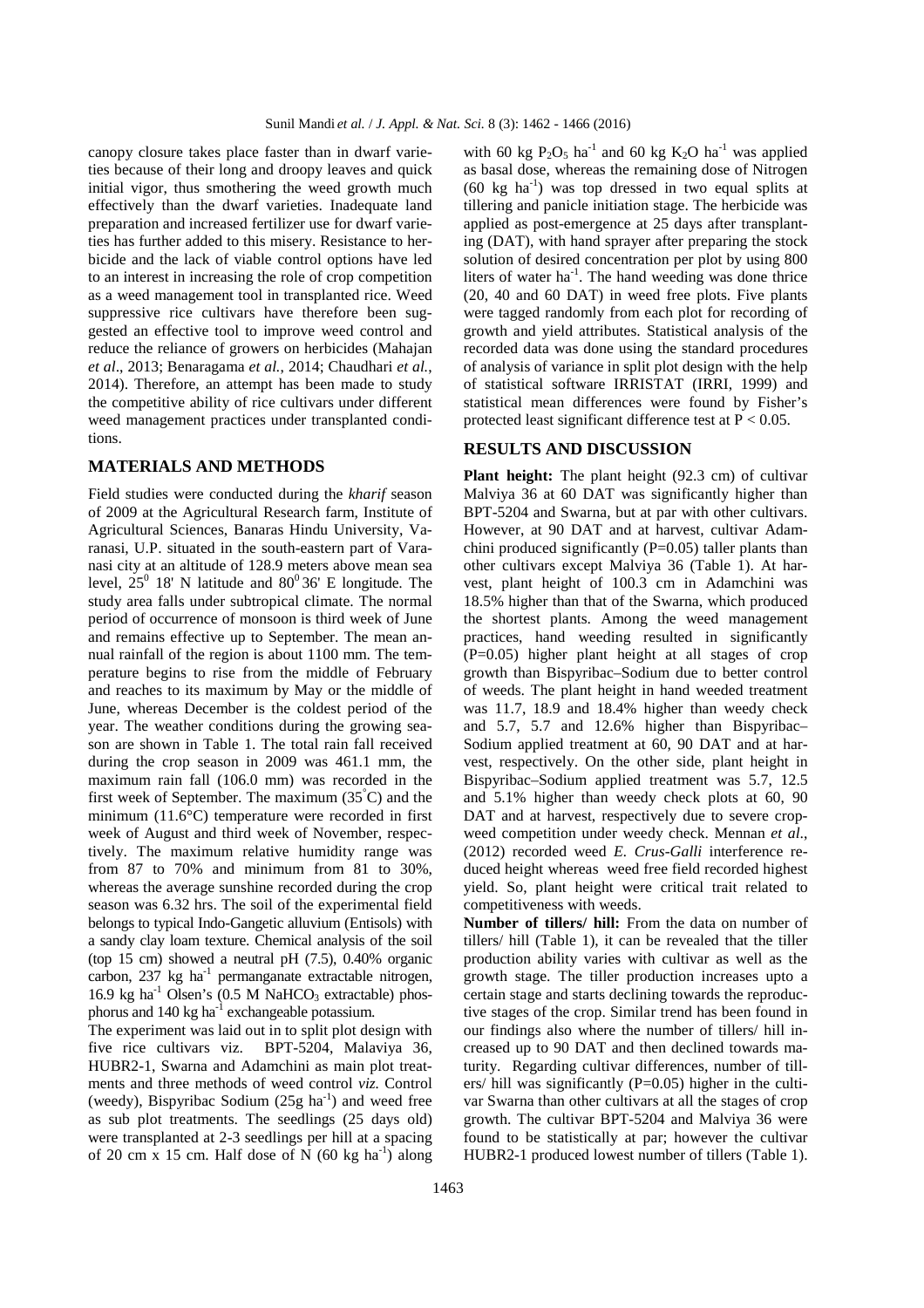| <b>Treatment</b>          | Plant height (cm) |                  |                | No. of Tiller shill <sup>-1</sup> |               |                | Shoot dry wt. $(g m2)$ |               |                |
|---------------------------|-------------------|------------------|----------------|-----------------------------------|---------------|----------------|------------------------|---------------|----------------|
|                           | 60<br><b>DAT</b>  | 90<br><b>DAT</b> | <b>Harvest</b> | <b>60 DAT</b>                     | <b>90 DAT</b> | <b>Harvest</b> | <b>60 DAT</b>          | <b>90 DAT</b> | <b>Harvest</b> |
| Cultivar                  |                   |                  |                |                                   |               |                |                        |               |                |
| BPT-5204                  | 64.5              | 78.7             | 81.9           | 7.5                               | 9.6           | 8.1            | 157.7                  | 179.5         | 190.9          |
| Malviya 36                | 92.3              | 93.9             | 95.6           | 7.9                               | 9.6           | 8.2            | 277.7                  | 292.6         | 305.8          |
| $HUBR2-1$                 | 82.1              | 87.2             | 88.9           | 6.8                               | 7.5           | 6.4            | 233.4                  | 252.9         | 260.5          |
| Swarna                    | 72.6              | 82.5             | 84.6           | 8.6                               | 11.0          | 9.8            | 279.4                  | 303.2         | 318.8          |
| Adamchini                 | 81.1              | 95.3             | 100.3          | 6.7                               | 8.7           | 7.4            | 180.9                  | 191.7         | 200.5          |
| $CD(P=0.05)$              | 15.7              | 3.6              | 6.9            | 1.2                               | 1.4           | 1.2            | 22.3                   | 15.8          | 16.7           |
| Weed management practice. |                   |                  |                |                                   |               |                |                        |               |                |
| Hand weeding              | 82.9              | 94.3             | 99.1           | 9.1                               | 11.2          | 10.1           | 276.6                  | 292.3         | 308.4          |
| Bispyribac-               |                   |                  |                |                                   |               |                |                        |               |                |
| sodium@25g/ha             | 78.4              | 89.2             | 88.0           | 7.1                               | 9.0           | 7.5            | 226.9                  | 249.0         | 260.6          |
| Weedy check               | 74.2              | 79.3             | 83.7           | 6.3                               | 7.7           | 6.4            | 174.0                  | 190.5         | 196.9          |
| $CD(P=0.05)$              | 2.72              | 2.05             | 2.4            | 0.80                              | 0.51          | 0.6            | 17.77                  | 12.48         | 8.5            |

**Table 1.** Effect of cultivars and weed management practices on growth attributes of transplanted rice.

**Table 2**. Effect of cultivars and weed management practices on yield attributes and yield of transplanted rice.

| <b>Treatment</b>             | No. of pani-<br>cles/hill | No. of grains/<br>panicle | <b>Test weight</b><br>(g) | Grain yield<br>t/ha) | <b>Straw yield</b><br>(t/ha) | <b>Harvest Index</b><br>(%) |  |  |
|------------------------------|---------------------------|---------------------------|---------------------------|----------------------|------------------------------|-----------------------------|--|--|
| Cultivar                     |                           |                           |                           |                      |                              |                             |  |  |
| <b>BPT-5204</b>              | 7.9                       | 137.6                     | 11.3                      | 2.7                  | 3.7                          | 41.6                        |  |  |
| Malviya 36                   | 8.2                       | 125.3                     | 19.8                      | 3.6                  | 4.6                          | 44.2                        |  |  |
| $HUBR2-1$                    | 6.5                       | 88.4                      | 18.5                      | 2.5                  | 4.3                          | 36.4                        |  |  |
| Swarna                       | 8.7                       | 142.8                     | 20.3                      | 4.6                  | 5.0                          | 44.4                        |  |  |
| Adamchini                    | 7.5                       | 109.9                     | 9.6                       | 2.0                  | 3.5                          | 33.7                        |  |  |
| $CD(P=0.05)$                 | 0.5                       | 3.8                       | 0.7                       | 0.1                  | 0.2                          | 0.8                         |  |  |
| Weed management practice.    |                           |                           |                           |                      |                              |                             |  |  |
| Hand weeding                 | 9.3                       | 130.9                     | 18.3                      | 3.8                  | 4.9                          | 43.4                        |  |  |
| Bispyribac-<br>sodium@25g/ha | 7.3                       | 121.5                     | 15.2                      | 3.0                  | 4.2                          | 40.1                        |  |  |
| Weedy check                  | 6.6                       | 110.1                     | 14.2                      | 2.4                  | 3.6                          | 36.8                        |  |  |
| $CD(P=0.05)$                 | 0.4                       | 1.8                       | 0.4                       | 0.1                  | 0.1                          | 1.1                         |  |  |

The tiller production ability of Swarna was 26, 47 and 53% higher than cultivar HUBR2-1 at the respective growth stages. This might be due to the differences in genetic constitution of the cultivars. The weed management practices significantly affected the tiller production ability. Hand weeding recorded significantly  $(P=0.05)$  more number of tillers than Bispyribac – sodium and weedy check. Bispyribac – sodium treatment was not as effective as hand weeding thrice, but was superior to weedy check, in respect of tillers production by crop. The number of tillers was 28, 24 and 35% higher than Bispyribac – sodium and 44, 45 and 58% higher than weedy check at the respective growth stages. Similarly Bispyribac – sodium has been able to produce 13, 17 and 17% more tillers than weedy check at 60, 90 DAT and at harvest, respectively. Application of Bispyribac-sodium as post emergence  $@$  25g ha<sup>-1</sup> in transplanted rice produced more tillers, panicles, grain yield and also economical (Veeraputhiram and Balasubramanian, 2013).

**Dry matter production:** Dry matter production varied significantly among rice cultivars. Cultivar Swarna was significantly superior to rest of the cultivars and recorded maximum dry matter accumulation (DMA) of 318.79  $\rm g$  m<sup>-2</sup> at all the stages but was at par with cultivar Malviya 36 (Table 1). The cultivar BPT-5204 and Adamchini showed lower DMA than all other cultivars and was 54, 58 and 59% less than the highest DMA cultivar Swarna at 60, 90 DAT and at harvest, respectively. Herbicide treated field recorded higher plant height, number of shoot per hill, Leaf area index and dry matter accumulation resulting highest grain and straw yield than weedy check (Pandey *et al*., 2013). The hand weeding thrice was significantly  $(P=0.05)$ superior to rest of the weed control treatments and recorded maximum dry matter accumulation which was 22, 17 and 18% higher than the herbicide treatment and 59, 53 and 57% higher than the weedy check at 60, 90 DAT and at harvest, respectively. However, the herbicidal treatment showed significant superiority over weedy check in promoting the dry matter accumulation and was 30, 31 and 32% higher than weedy check at the respective crop growth stages. The rice plant characteristics associated with weed competitiveness are plant height, together with high canopy cover at the early stage of growth, high tiller density, droopy leaves, high biomass accumulation at the early crop stage, high leaf area index and high specific leaf area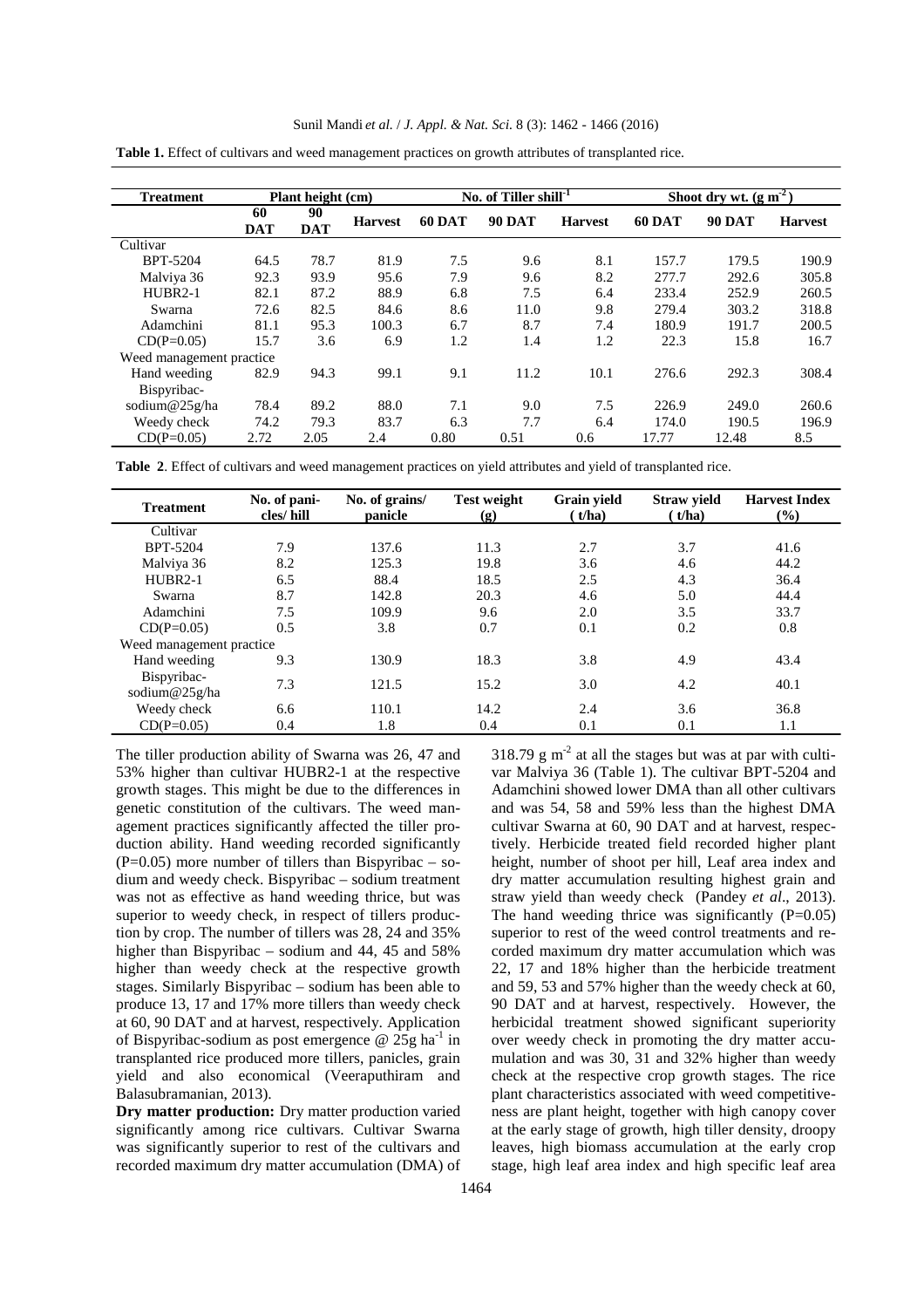during vegetative growth, rapid canopy ground cover, and early vigour (Chauhan *et al*., 2014).

**No. of panicles/hill, no. of grains/panicle and test weight:** The yield attributing characters like no. of panicles/hill, no. of grains/panicle and test weight were found to be highest in the cultivar Swarna, while as the HUBR2-1 cultivar showed the lowest no. of panicles/ hill (6.5) and no. of grains/panicle (88.4) but test weight (9.6g) was lowest for Adamchini cultivar, which was less than half of the test weight of cultivar Swarna (20.3g) (Table 1). Among the weed management practices, hand weeding proved to be the best practice in improving the no. of panicles/hill, no. of grains/panicle and test weight. The reduction in no. of panicles/hill, no. of grains/panicle and test weight in weedy check was 41, 19 and 29% than that of hand weeding and 11, 10 and 7% than that of Bispyribacsodium applied treatments. Also shifting from herbicide to hand weeding increased the no. of panicles/hill, no. of grains/panicle and test weight by 27, 8 and 20% respectively. According to Singh *et al*. (2014) highest tillers  $m<sup>2</sup>$  and grain yield was obtained with weed free conditions which was at par with the application of bispyribac-sodium @ 20-25 g ha<sup>-1</sup> at 1-3 leaf stage in rice. However, the highest weed control efficiency and maximum grain yield were recorded under two hand weeding which was at par with post emergence application of bispyribac-soduim  $\omega$  25 g ha<sup>-1</sup> supplemented with hand weeding at 45 DAT (Parthipan and Ravi, 2016).

**Grain and straw yield:** The rice grain yield is a product of number of panicle per unit area, number of grains/ panicle and 1000 grain weight. Swarna produced highest number of panicles/ hill, grains/ panicle and test weight, which ultimately resulted in higher yield. The grain and straw yield in Swarna were respectively 130 and 43% higher than the lowest yielding cultivar Adamchini (Table 1).Variation in grain yield and yield attributing characters among cultivars are supported by the findings of Ekeleme *et al.* (2009). Highest straw yield was produced by cultivar Swarna due to highest number of tillers and more dry matter production. Minimum straw yield was produced by BPT-5204. The maximum harvest index was recorded for cultivar Swarna, whereas, lowest was recorded for cultivar Adamchini. Harvest index is the ratio of economic yield to biological yield, expressed as percentage. The greater the differences between economic yield and biological yield, the lower will be harvest index and vice-versa. Rice cultivars with tall plant height due to its early and high canopy cover tend higher weed competitiveness but it has low yield and lodging problem. Semi- dwarf cultivars also have the same ability to compete with weeds where these cultivars have higher yield potential than tall rice cultivars. Therefore, intermediate height with high yield may be a desirable trait (Fischer *et al*., 2001; Fukai, 2002). The results also indicated that hand weeding and Bispyri-

bac- sodium weed control treatments resulted in significantly higher yield over weedy check. Higher grain yield under these treatments is due to better growth of crop in terms of higher dry matter accumulation in addition to low density and DMA of weeds. A weed free environment facilitated good crop growth, more number of tillers, grains/panicle and bolder seeds; hence higher grain yield (Mukherjee *et al*., 2008 and Chauhan *et al*., 2010).

#### **Conclusion**

Among the different cultivars tested, Swarna proved to be the best selection in producing higher grain (4.6 t ha  $^{-1}$ ) and straw yield (5.0 t ha<sup>-1</sup>) as well as harvest index (44.4) due to more no. of tillers/hill, dry matter accumulation, no. of panicles/hill (8.7), no. of grains/ panicle (142.8) and test weight (20.3 g). The best weed control was achieved by hand weeding thrice at 25, 55 and 85 DAT; however it is tedious and labour demanding and thus can be substituted and/or replaced by Bispyribac-sodium  $\omega$  25 g ha<sup>-1</sup> as post emergence.

#### **REFERENCES**

- Benaragama, D., Rossnagel, B.G. and Shirtliffle, S.J. (2014). Breeding for Competitive and High-Yielding Crop Cultivars. *Crop Sci*. 54(3):1015-1025.
- Chaudhari, P., Patel, A., Saxena, R.R. and Verulkar, S.B. (2014). Evaluation of the relative weed competiveness ability in upland rice cultivars. *J. Progr. Agri*. 5(2): 90-94.
- Chauhan, B.S. and Johnson, D.E. (2010). Implications of narrow crop row spacing and delayed *Echinochloa colona* and *Echinochloa crus-galli* emergence for weed growth and crop yield loss in aerobic rice. *Field Crops Res.* 117(2-3):117-182.
- Chauhan, B.S. and Johnson, D.E. (2011). Growth response of direct seeded rice to oxadiazon and bispyribacsodium in aerobic and saturated soils. *Weed Sci.* 59(1): 119-122.
- Chauhan, B.S., Kumar,V. and Mahajan, G. (2014). Research needs for improving weed management in rice. *Ind. J. Weed Sci*. 46(1):1-3.
- Ekeleme, F., Kamara, A.Y., Oikeh, S.O., Omoigui, L.O., Amaza, P., Abdoulaye, T. and Chikoye, D. (2009).Response of upland rice cultivars to weed competition in the savannas of West Africa. *Crop Prot.* 28 (1): 90-96.
- Fischer, A.K., Ramirez, H.V., Gibson, D.S. and Silveira, B.P.D. (2001). Competitiveness of semidwarf upland rice cultivars against palisadegrass (*Brachiaria brizantha*) and signalgrass (*B. decumbens*). *Agron. J*. 93(5): 967-973.
- Fukai, S. (2002). Rice cultivar requirement for direct-seeding in rainfed lowlands. In: Direct seeding: research strategies and opportunities. (Eds. Pandey S, et al.) Proceedings of the International Workshop on Direct Seeding in Asian Rice Systems: Strategic Research Issues and Opportunities? pp 15–39.
- Ghersa, C.M., Roushl, M.L., Radosevich, S.R. and Cordray, S.M. (1994). Coevolution of agroecosystems and weed management. *Bio Sci.* 4: 85-94.